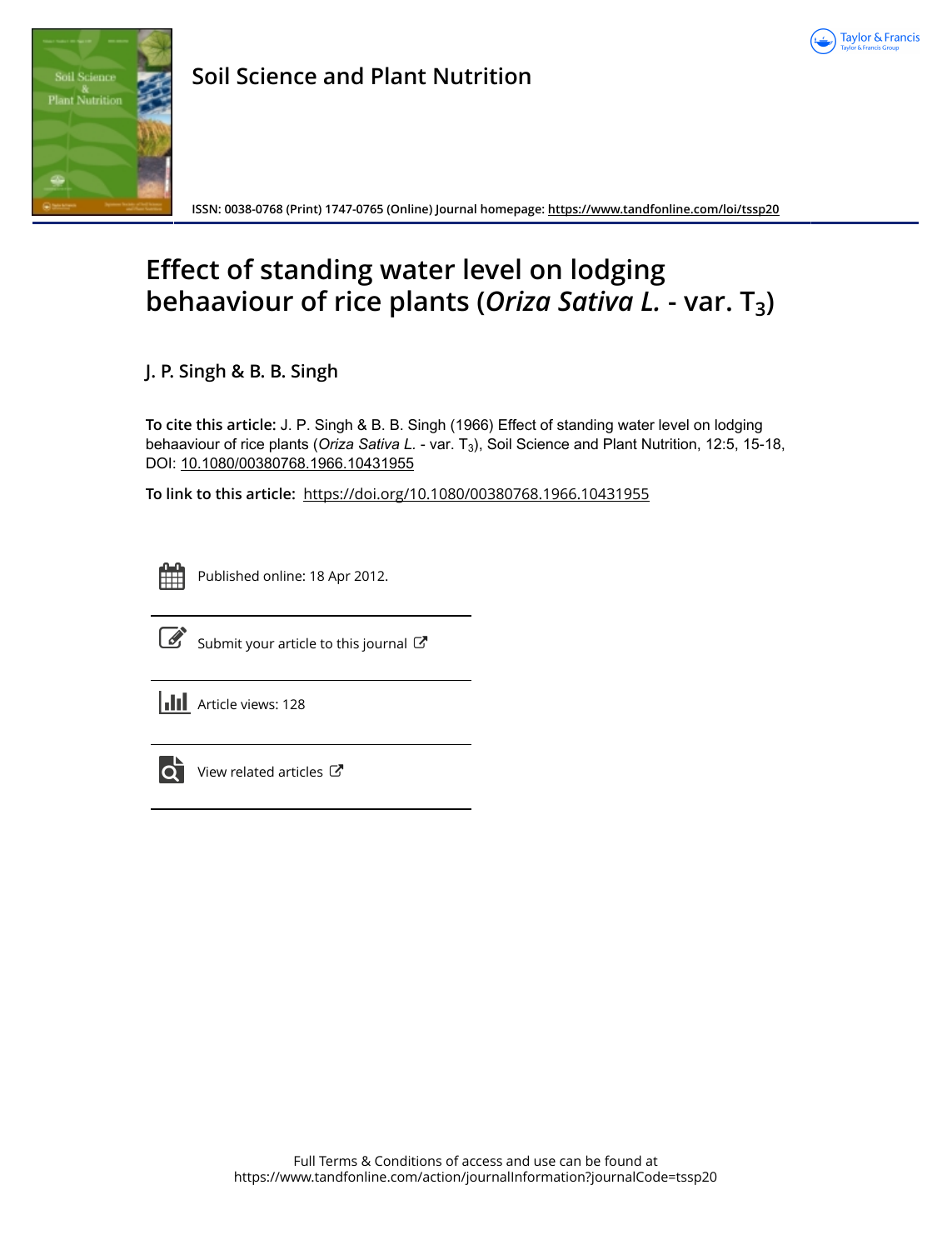## EFFECT OF STANDING WATER LEVEL ON LODGING BEIIAVIOUIt OF RICE PLANTS *(ORIZA SATIVA L. - VAR. T<sub>3</sub>)*

J. P. SINGH AND B. B. SINGH

*Dept. of Agricultural Botany, Science College, Calcutta University College of Agriculture, Banaras Hindu Uuiversity* - *Varanasi India*  RECEIVED JANUARY 19. 1966

Throughout India and particularly in the higher rainfall areas of the west, lodging is the greatest cause of loss to cereal growers. It is true, of course, that breeders have been striving to produce varieties with shorter and stronger straw and have achieved notable success. But concurrently, rates of nitrogen applications have been increased.

SEN (1937) (1) reported that submergence of land was favourable for tiller production during the 1st. 2nd and third weeks after transplanting in the field. KRANTZ and CHANDLER (1951) (2) after an extensive study reported that lodging behaviour in cereals is closely related to soil fertility. KATO and YASUDA (1925) (3) showed that there is positive correlation between lodging and depth of irrigated water.

#### Method

This experiment was carried out during the years 1964 and 1965 in the Kharif season (June to October) at the Research farm of the College of Agriculture. Banaras IIindu University. India. Ta a medium maturing variety was selected for the present in restigation. Five treatments were made in the following manner:-

| Treatment No. | Treatment                            | Symbol |
|---------------|--------------------------------------|--------|
| 1.            | Standing water level 0"<br>(Control) | L٥     |
| 2.            | Standing water level 1"              | L1     |
| 3.            | Standing water level 2"              | L2     |
| 4.            | Standing water level 3"              | La     |
| 5.            | Standing water level 4"              | Lı     |

Simple randomised Block design was adopted. Healthy and stout seedlings from three weeks old nursery were procured for planting operation. The transplanting was done on 31st July. 1964. Seedlings were planted at a distance of 9" row to row and 6" plant to plant. Three seedlings were planted at one place. To study the association between some of the attributes, and also to note the effect of unit change in one variable on another, correlation trends of the following variables were recorded:-

- (1) Breaking strength vs. dry matter
- (2) Length of internode vs. Breaking strength

(3) Diameter of internode vs. Breaking strength.

#### Experimental Findings

The relative influences of different standing water levels on lodging behaviour of paddy have been investigated. Data on number of

Table 1. Effect of different water levels on number. diameter and length of 4th Internodes.

| <b>Treatments</b>    | No. of  | Internodes   Internodes | Diameter of Length of Inter-<br>nodes in cm |
|----------------------|---------|-------------------------|---------------------------------------------|
| L <sub>0</sub>       | 4.480   | 1.869                   | 20.167                                      |
| $L_1$                | 4.671   | 2.221                   | 20.657                                      |
| L <sub>2</sub>       | 4.560   | 2.623                   | 21.801                                      |
| La                   | 4.789   | 2.330                   | 20.993                                      |
| L4                   | 5.300   | 2.456                   | 20.440                                      |
| C. D. at<br>5% level | 0.44938 | 0.6528                  | 4.224                                       |

Table 2. Effect of different water levels on number of grains per earhead.

| <b>Treatments</b> |        | Replication | Total  | Mean    |        |  |
|-------------------|--------|-------------|--------|---------|--------|--|
|                   | $R_1$  | R2          | Rs     |         |        |  |
| L <sub>0</sub>    | 42.50  | 54.83       | 54.00  | 151.33  | 50.443 |  |
| $L_1$             | 50.30  | 75.75       | 55.63  | 181.68  | 60.560 |  |
| L2                | 89.50  | 86.40       | 89.50  | 265.40  | 88.466 |  |
| La                | 79.20  | 75.50       | 67.64  | 222.34  | 74.115 |  |
| L4                | 84.00  | 76.15       | 65.65  | 224.80  | 74.933 |  |
| Total             | 344.50 | 368.63      | 332.42 | 1045.55 |        |  |

C. D. at  $5%$  level =  $47.616$ 

Table 3. Effect of different water levels on fresh weight of upper parts of the rice plant In gms.

| Treatments     |         | Replication | Total       |       |       |
|----------------|---------|-------------|-------------|-------|-------|
|                | $R_{1}$ | R2          | $R_{\rm a}$ |       | Mean  |
| Lo             | 78.0    | 128.0       | 34.0        | 240.0 | 80.0  |
| Lı             | 72.0    | 120.0       | 106.0       | 298.0 | 99.3  |
| L <sub>2</sub> | 136.0   | 104.0       | 93.4        | 333.4 | 111.1 |
| La             | 138.0   | 111.0       | 146.0       | 395.0 | 131.8 |
| L <sub>4</sub> | 155.0   | 195.0       | 199.0       | 549.0 | 183.0 |
| Total          | 579.0   | 658.0       | 478.4       | 578.4 |       |
|                |         |             |             |       |       |

C.D. at  $5%$  level = 61.82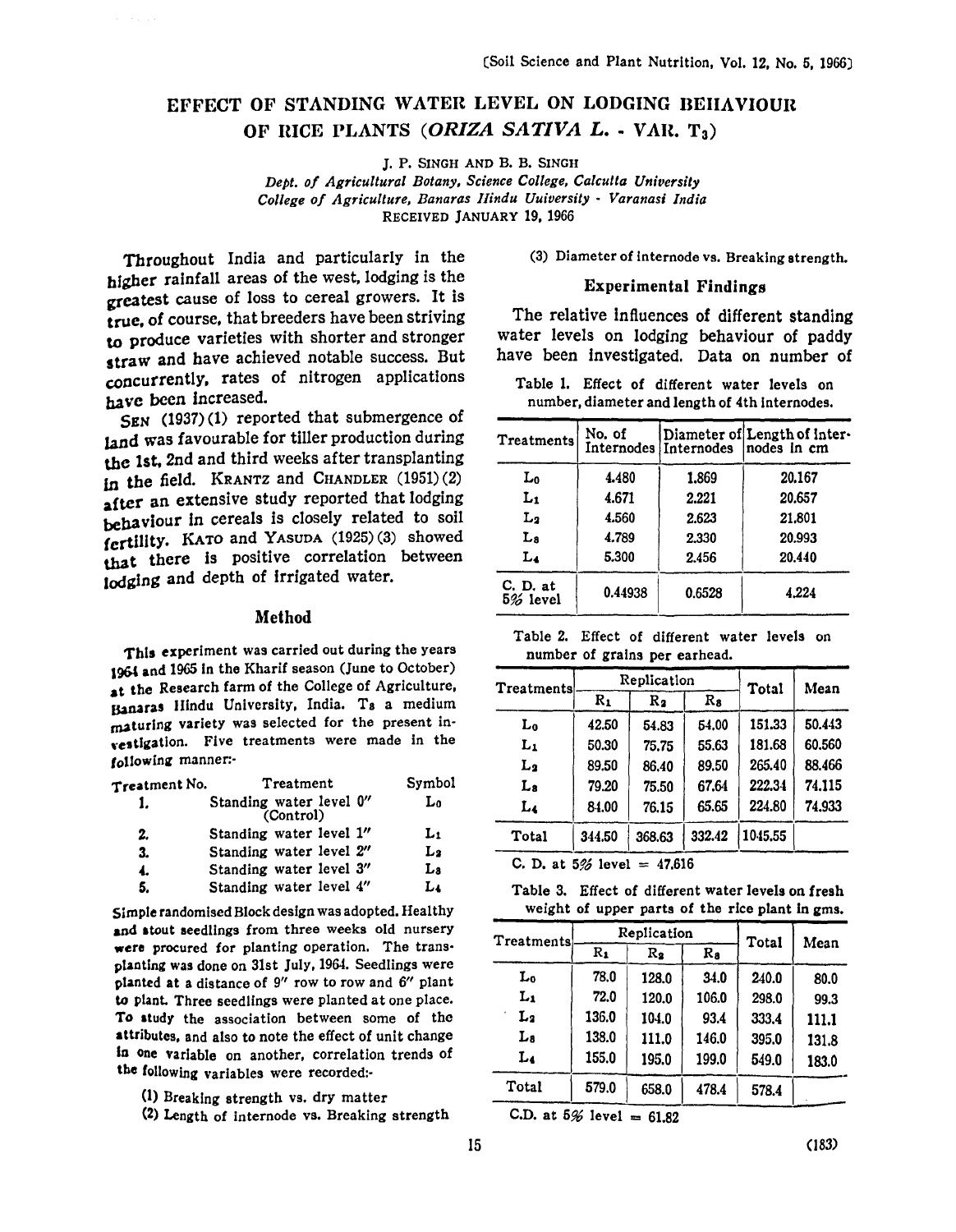| Table 4. Effect of different water levels on dry                                         |  |  |  |  |
|------------------------------------------------------------------------------------------|--|--|--|--|
| matter per unit length of the basal part,                                                |  |  |  |  |
| weight of 1000 grains and breaking strength<br>of the 4th internodes of the rice plants. |  |  |  |  |

|                        | of the 4th internodes of the rice plants. |                                    |                                       |  |  |  |  |  |
|------------------------|-------------------------------------------|------------------------------------|---------------------------------------|--|--|--|--|--|
| Treatments             | Mean dry<br>wt. in gms                    | Weight of<br>1000 grains<br>in gms | <b>Breaking</b><br>strength<br>in gms |  |  |  |  |  |
| Lο                     | 4.250                                     | 21.016                             | 303.9                                 |  |  |  |  |  |
| L1                     | 2.849                                     | 21,823                             | 311.0                                 |  |  |  |  |  |
| L2                     | 4.248                                     | 23,686                             | 317.6                                 |  |  |  |  |  |
| Ls                     | 4.133                                     | 23.493                             | 298.4                                 |  |  |  |  |  |
| Lı                     | 3.991                                     | 26.493                             | 296.0                                 |  |  |  |  |  |
| C.D. at $5\%$<br>level | 2.15                                      | 8.02                               |                                       |  |  |  |  |  |

Table 5. Effect of different water levels on nitrogen content of stem (leaf sheath and culm) of the rice plants at several stages of growth.

| <b>Treatments</b> | Age in days |       |       |  |  |  |
|-------------------|-------------|-------|-------|--|--|--|
|                   | 19          | 38    | 57    |  |  |  |
| L0                | 1.200       | 1.640 | 1.380 |  |  |  |
| Lı                | 1.180       | 1.640 | 1.390 |  |  |  |
| L2                | 1.200       | 1.663 | 1.392 |  |  |  |
| Ls                | 1.240       | 1.690 | 1.410 |  |  |  |
| Lı                | 1.260       | 1.694 | 1.421 |  |  |  |

Internodes, diameter of fourth internode, number of grains per earhead, wt. of 1,000 grains, breaking strength of straw, fresh wt. of upper parts, dry wt. of lower 10 cm basal part and chemical composition of the rice plants have been collected.

*(1) Effect of different water levels on number, diameter and length of internodes.* 

Measurements on the length, number and diameter of Internodes were carried out 94 days after transplanting. The average values have been presented in Table 1.

The above table clearly indicates that L<sub>4</sub> and La enhanced the number of Internodes over  $L_2$ ,  $L_1$  and  $L_0$ . Regarding the influence of different water levels on diameter and length of 4th internode, it was noted that  $L_2$  and  $L_4$ showed dominant influence over  $L_3$ ,  $L_1$  and Lo.

## (2) Effect of different water levels on number of *grains per earhead.*

Statistical analysis of table 2 revealed the significant influences of levels of water on the number of grain per earhead. A critical examination of table 2 indicated that  $L_2$  treatment

| Table 6. Effect of different water levels on |  |  |  |  |
|----------------------------------------------|--|--|--|--|
| nitrogen content of leaf of the rice plants  |  |  |  |  |
| at several stages of growth.                 |  |  |  |  |

| Treatments | Age in days |       |       |  |  |  |
|------------|-------------|-------|-------|--|--|--|
|            | 19          | 38    | 57    |  |  |  |
| L0         | 2.400       | 2.261 | 2.600 |  |  |  |
| L1         | 2.402       | 2.290 | 2.609 |  |  |  |
| $L_2$      | 2.410       | 2.295 | 2.710 |  |  |  |
| La         | 2.420       | 2.400 | 3.000 |  |  |  |
| L4         | 2.607       | 2.500 | 3.100 |  |  |  |

Table 7. Effect of different water levels on nitrogen content of root of the rice plants at several stages of growth.

| Treatments | Age in days |       |       |  |  |  |
|------------|-------------|-------|-------|--|--|--|
|            | 19          | 38    | 57    |  |  |  |
| Lo         | 0.490       | 0.600 | 0.800 |  |  |  |
| Lı         | 0.573       | 0.690 | 0.879 |  |  |  |
| L2         | 0.600       | 0.730 | 0.927 |  |  |  |
| La         | 0.700       | 0.800 | 0.890 |  |  |  |
| Lı         | 0.732       | 0.839 | 0.862 |  |  |  |

had maximum number of grains per earhead followed by  $L_4$ ,  $L_3$ ,  $L_1$  and  $L_0$  respectively.

# (3) Effect of different water levels on fresh weight *of upper parts of the rice plants.*

Table 3 showed that treatment  $L_4$  was superior to the others, although statistically there was not a highly significant result.

*(4) Effect of different water levels on dry matter per unit length of the basal part, wi. of 1.000 grains and breaking strength of fourth internodes of the rice plants.* 

The data on the dry matter of 10 cm of basal part of culm have been presented in table 4 and it is evident from the table that  $L_0$ produces the highest dry weight followed by  $L_2$  treatment. Weight of 1,000 grains was higher in L<sub>4</sub> treated plants than in other treatments. Further examination of table 4 revealed that in general the breaking strength increases up to  $L_2$  water treatment. After that a sudden fall in breaking strength occurs at  $L_3$  and  $L_4$ . So the maximum increase in breaking strength was recorded under L<sub>2</sub> treatment. The lowest efficiency of  $L_4$  was also clearly manifested. The treatments  $L_0$ ,  $L_2$  and  $L_1$  did not exhibit significant differences in breaking strength.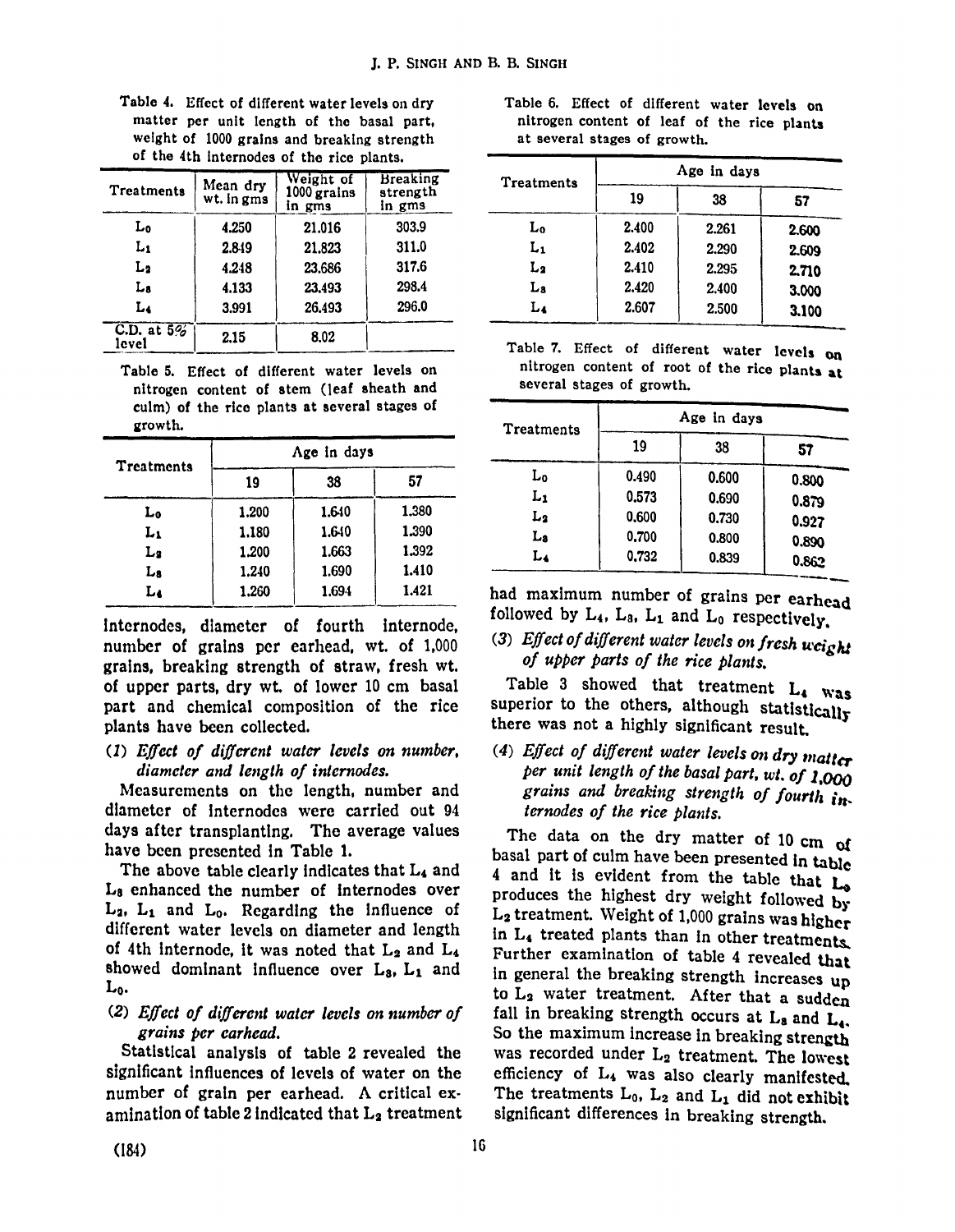| Table 8. Effect of different water levels on            |  |  |  |  |
|---------------------------------------------------------|--|--|--|--|
| phosphorus content of stem $\text{cum } + \text{ leaf}$ |  |  |  |  |
| sheath) of the rice plants at several stages            |  |  |  |  |
| of growth.                                              |  |  |  |  |

| Treatments | Age in days |       |       |  |  |  |
|------------|-------------|-------|-------|--|--|--|
|            | 19          | 38    | 57    |  |  |  |
| Lo         | 0.478       | 0.281 | 0.725 |  |  |  |
| $L_1$      | 0.479       | 0.288 | 0.729 |  |  |  |
| L2         | 0.490       | 0.291 | 0.801 |  |  |  |
| L,         | 0.484       | 0.289 | 0.789 |  |  |  |
| L.         | 0.482       | 0.287 | 0.773 |  |  |  |

## *(5) Effect of different water levels on chemical composition of the rice plant.*

Determination of nitrogen, phosphorus and potash was made in stem (culm  $+$  leaf sheath) and percentage of nitrogen in leaf and root. Tables 5,6 and 7 present the value of nitrogen determInation of stem, leaves and roots re spectively, while Tables 8 and 9 present the values for phosphorus and potash content of ttem respectively.

As is evident from table 5, the various treatments show only slight differences at any stage of growth. There were no marked differences between the treatments.

The same condition occurs with the nitrogen content of leaves. but from the critical examination of table 6, it is clear that there is marked difference between L<sub>0</sub> and L<sub>4</sub> at all the atages of growth. The table indicates that  $L_4$ , L<sub>3</sub>, L<sub>2</sub>, L<sub>1</sub> and L<sub>0</sub> gave performance in that order.

As regards the nitrogen content of roots there was great difference between the treatments. Treatments L<sub>1</sub> and L<sub>8</sub> showed dominant effect in increasing nitrogen percentage of the root but this increase was only up to 38 days. After  $57$  days  $L_2$  showed effect in increasing nitrogen content of root. It is clear from table 7 that comparative nitrogen content of  $L_3$  and  $L_4$ treated plants decreased in the third stage.

As is evident from table 8, there is very llight difference in P content of stem in all the three stages of . life cycle upto 57 days of transplanting. Treatment  $L_2$  gave the highest value of all the treatments.

So well marked differences due to treatments could be registered in relation to K content of atany stage. L<sub>2</sub> showed better per-

| Table 9. Effect of different water levels on    |  |  |
|-------------------------------------------------|--|--|
| potash content of stem $(culm + leaf sheath)$   |  |  |
| of the rice plants at several stages of growth. |  |  |

| Treatments | Age in days |       |       |  |
|------------|-------------|-------|-------|--|
|            | 19          | 38    | 57    |  |
| Lo         | 1.340       | 1.641 | 1.930 |  |
| $L_1$      | 1.343       | 1.657 | 1.941 |  |
| $L_{2}$    | 1.381       | 1.680 | 1.990 |  |
| Ls         | 1.372       | 1.680 | 1.972 |  |
| $L_4$      | 1.370       | 1.659 | 1.530 |  |

formance at all the stages. Table 9 clearly shows the trend of relationship between treatments and K content of paddy stem.

#### *(6) Correlation study*

The degree of association between dry matter accumulation versus breaking strength, length of internode versus breaking strength and diameter of stem versus breaking strength were also studied and the relevant co-efficients of correlation were computed which arc given below: .

(i) Correlation co-efficient  $(r) = 0.017$ 

(ii) Correlation co-efficient  $(r) = 0.590$ 

(iii) Correlation co-efficient  $(r) = 0.090$ 

From the above values it is evident that a highly significant positive correlation exists between the above variables.

#### Discussion

It has been proved in numerous experiments that certain plant characteristics such as length of internodes, dry matter per unit length, diameter of internodes, fresh weight of upper parts, breaking strength of straw and others determine to a great extent the tendency of a plant to lodge. Data on these characters as influenced by varying water levels were presented in the preceding pages. It is the intention here to analyse and discuss how far these characters correlated with the standing ability of a plant and also how far these could be used as an index for determining the tendency of a plant to lodge.

In the present investigation an increase in the water levels consistently increases the number of internodes, because the length of stem increases due to high water levels.

With increased water levels there is an increase in the diameter of internodes upto 2"